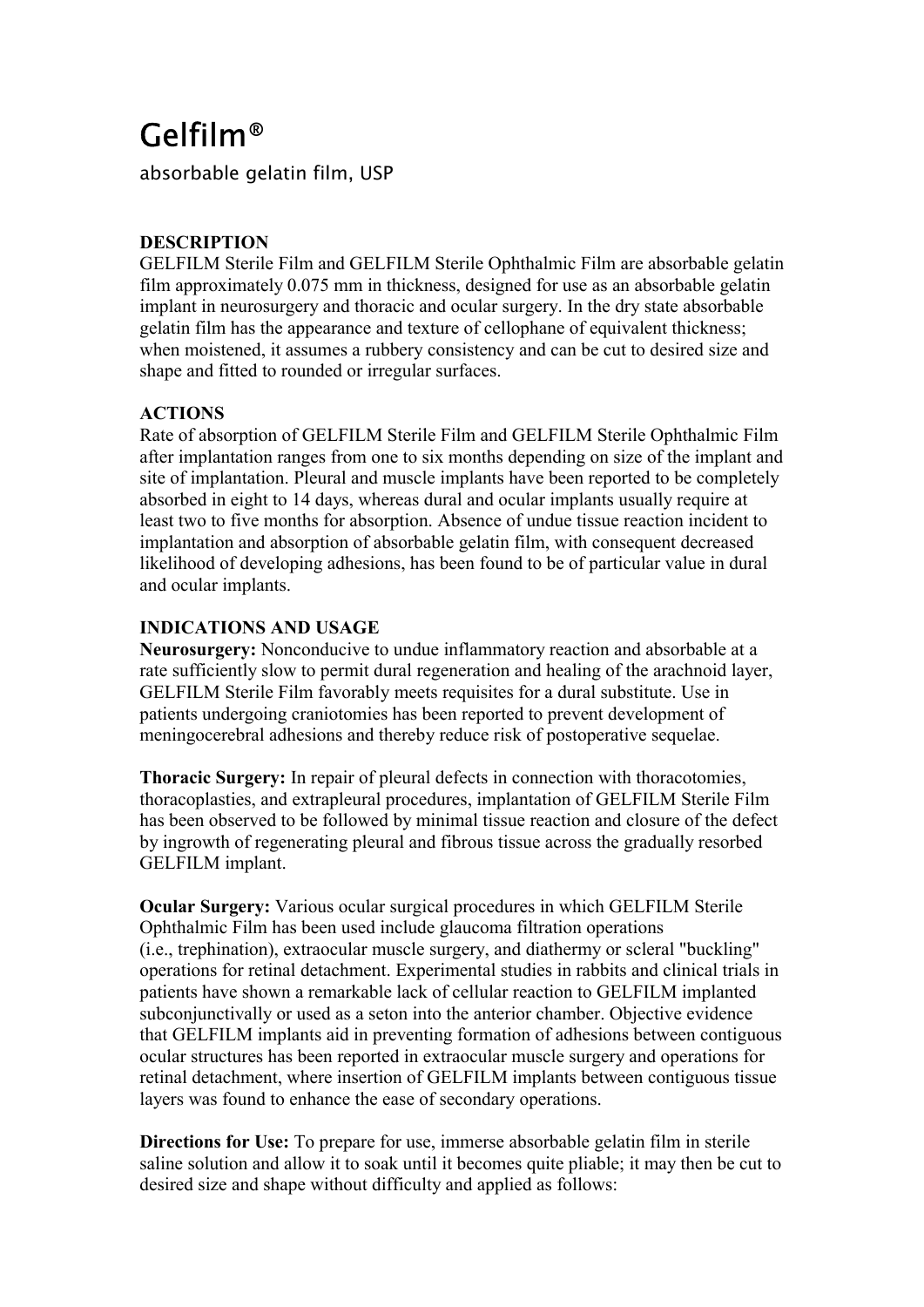*For covering dural defects*, GELFILM Sterile Film is placed over the surface of the brain, the edges of the implant tucked beneath the dura and the wound then closed in the usual manner. If desired, the GELFILM can be sutured loosely to the dura. Care must be exercised, however, because moist film tears easily. For covering pleural defects, GELFILM Sterile Film is placed over the defect and anchored in place by small interrupted sutures.

*In diathermy or scleral "buckling" operations*, GELFILM Sterile Ophthalmic Film may be placed over the sclera, the muscle and the conjunctiva then sutured over the underlying GELFILM.

*In extraocular muscle surgery*, GELFILM Sterile Ophthalmic Film may be placed over and beneath the muscle before Tenon's capsule and the conjunctiva are closed in layers.

#### **CONTRAINDICATIONS**

Do not use GELFILM Sterile Film and GELFILM Sterile Ophthalmic Film in patients with known allergies to porcine collagen (see **WARNINGS**).

#### **WARNINGS**

Life-threatening anaphylactic reactions, including death, have been reported after exposure to absorbable gelatin. Patients with history of allergies to porcine products may be at risk of serious acute hypersensitivity reactions, including anaphylaxis (see **CONTRAINDICATIONS**). If an anaphylactic reaction is observed, absorbable gelatin administration should be immediately discontinued and any applied product removed.

#### **PRECAUTIONS**

Because the rate of absorption of GELFILM Sterile Film and GELFILM Sterile Ophthalmic Film is likely to be increased in presence of purulent exudation, it is recommended that absorbable gelatin film not be implanted in grossly contaminated or infected surgical wounds.

#### **ADVERSE REACTIONS**

Life-threatening anaphylactic reactions, including death, have been reported after exposure to absorbable gelatin (see **WARNINGS**).

#### **HOW SUPPLIED**

GELFILM Sterile Film and GELFILM Sterile Ophthalmic Film are supplied in the following packages:

GELFILM Sterile Film, for use in neurosurgery and thoracic surgery, sterile envelopes, one per carton, GTIN 00300090283018 (0009-0283-01).

GELFILM Sterile Ophthalmic Film, for use in ocular surgery, sterile envelopes, six per carton, GTIN 00300090297039 (0009-0297-03).

#### **STORAGE AND HANDLING**

GELFILM Sterile Film and GELFILM Sterile Ophthalmic Film should be stored at 25°C (77°F); excursions permitted to 15-30°C (59-86°F) [see USP Controlled Room Temperature]. Once the envelopes have been opened, contents are subject to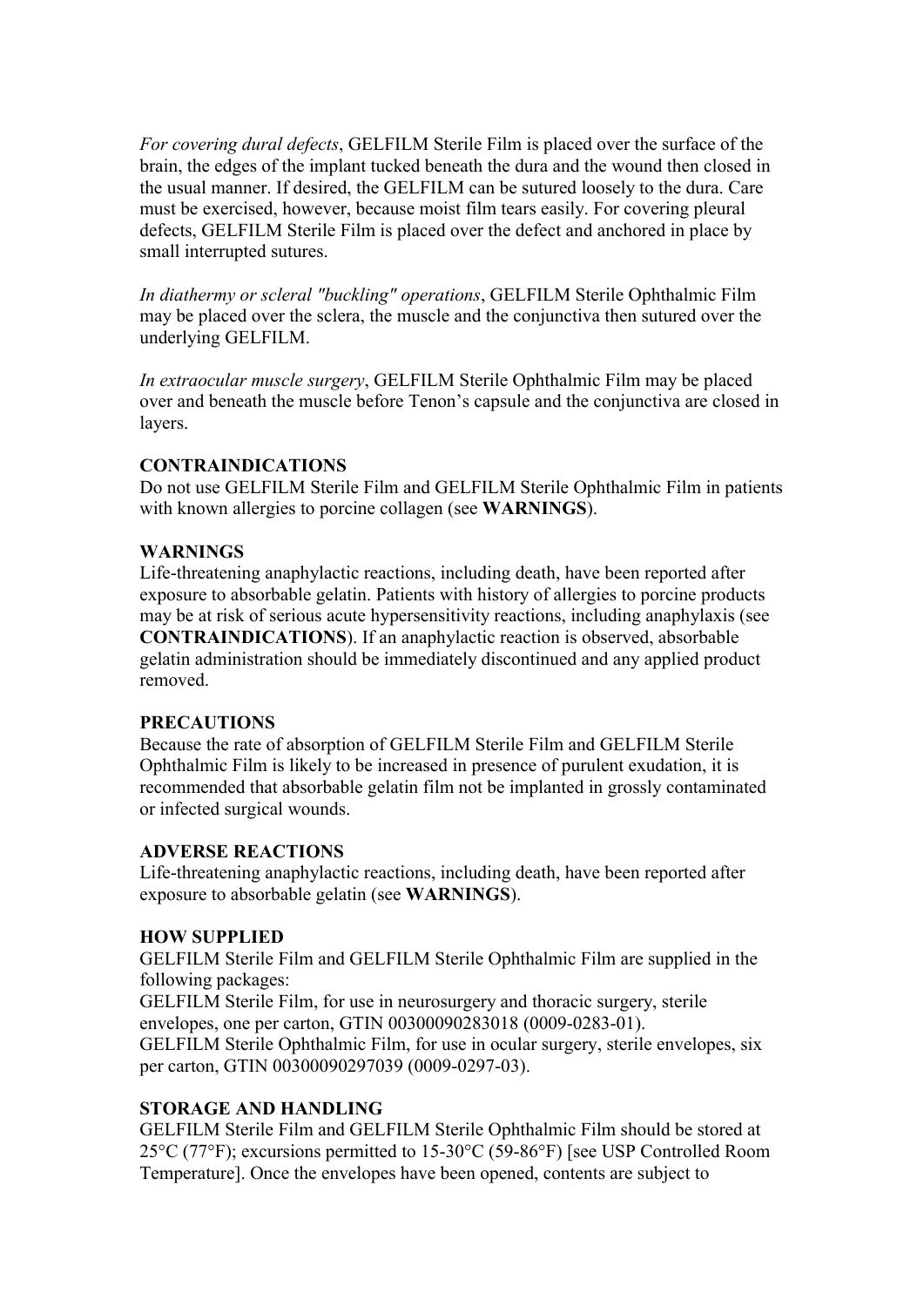contamination. To insure sterility, it is recommended that absorbable gelatin film be used immediately after withdrawal from the envelope.

This product is prepackaged sterile and intended only for single use. Reuse can result in transmission of bloodborne pathogens (including HIV and hepatitis), potentially endangering patients and health care providers. Adherence to the principles of aseptic technique when using this product is essential.

Warning: To prevent contamination, employ aseptic procedure in opening envelope and withdrawing GELFILM Sterile Film and GELFILM Sterile Ophthalmic Film. If the envelope is torn or punctured, the contained GELFILM Sterile Film and GELFILM Sterile Ophthalmic Film should not be used.

**Caution:** Federal law restricts this device to sale by or on the order of a physician.

This product's label may have been updated. For current full prescribing information, please visit [www.pfizer.com](http://www.pfizer.com/).



LAB-0275-6.0